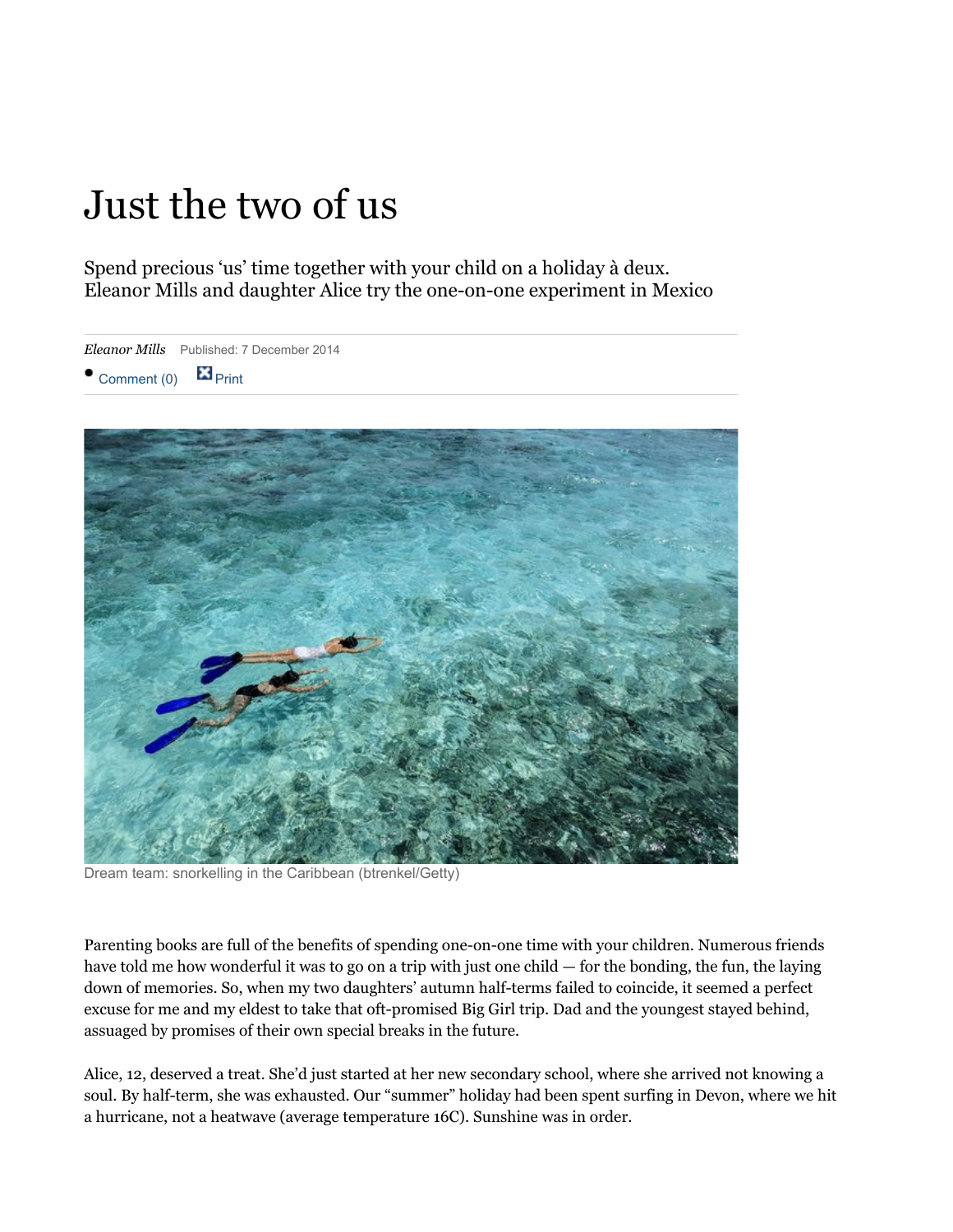We are both keen snorkellers, and I fancied some rejuvenating — and bonding — yoga and spa action. It being nearly November, that was going to involve a long flight. As twentysomething, I had travelled around Central America, structuring my trip round the Mayan sites, and fell in love with the Caribbean coast of Mexico. To my mind, the beaches are more white, more turquoise, more idyllic, than those on any of the Caribbean islands, and it has far less of a visitor/local apartheid, and more culture. I liked the idea of retracing the odd step from my backpacker days with Alice in tow — so we boarded a direct flight to Cancun and our first bonding stop, the Belmond Maroma Resort & Spa.



I wasn't quite sure what a holiday with only half the family and without my favourite adult playmate — would be like. For the first few days, it felt weird to be two, not four. The others missed us,

Alice conquering a Mayan pyramid at Coba

too. But then we began to enjoy it. We are both avid readers, and with no nine-year-old little sister insisting "Play with me!" every few seconds, we notched up some serious Kindle hours. In fact, I haven't had such a relaxing holiday since before the kids were born.

The days seemed endless — partly thanks to the jet lag, which meant we were wide awake long before dawn. By 4am, we were up and puffing away together on a cross-trainer, giggling at how we were human hamsters on a wheel. We would then plunge into our suite's private pool, scoffing free chocs while we soaked in the warm water.

When the sun finally rose, we greeted it in the sea, bobbing over silken waves as the water turned from black to purple to coral and finally turquoise. By breakfast, we reckoned we deserved the handmade tortillas, fresh tamarind juice and pancakes on offer, and felt slightly guilty at how quickly we got used to having sumptuous mattresses dressed with towels and umbrellas made up for us on the beach.

With only ourselves to please, there was none of the usual juggling of different family priorities. We slipped into an easy, affectionate intimacy, with plenty of jokes and hugs. I hope our renewed bond will reap dividends in the fractious teenage years to come. I felt overwhelmed with pride and enjoyment of my beautiful, grown-up daughter, and grateful to have such special one-on-one time. We became perfectly in tune, occasionally breaking up our lounging with a snorkelling trip on a speedboat. Out on the reef, we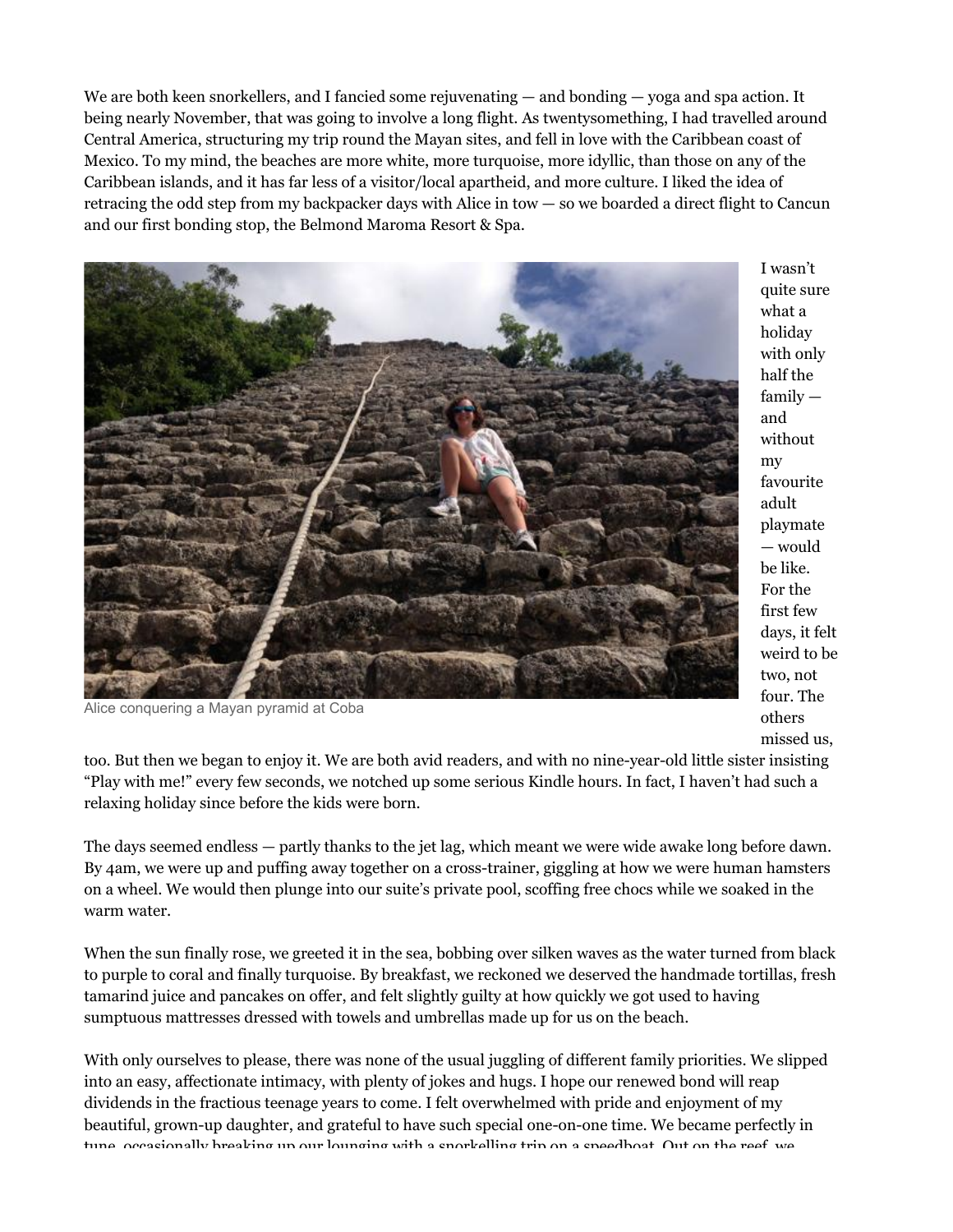tune, occasionally breaking up our lounging with a snorkelling trip on a speedboat. Out on the reef, we discovered waving purple coral, tropical fish and a ray as thick as my thigh.

Another highlight was the resort's Mexican cooking session, where we ate ceviche and corn chips while the chef talked us through his recipes on a lawn above the beach. Tequila-tasting was also involved. My daughter was rather shocked when I downed a shot in one, murmuring darkly about my youthful intake. Busted, I'm afraid.



AFTER a couple of days at the Belmond, we moved further down the Mayan Riviera, beyond Playa del Carmen, to spend the rest of our week at the Hotel Esencia. This used to be the private estate of an Italian duchess, and still aims to make guests feel as if they're being hosted by royalty. There are only 29 rooms, with no numbers on the doors, and we never had to sign for anything. It felt like staying in a private house. With its cool white rooms, old palm gardens and a beach that regularly stars as paradise in TV adverts, it was tropical-hotel nirvana.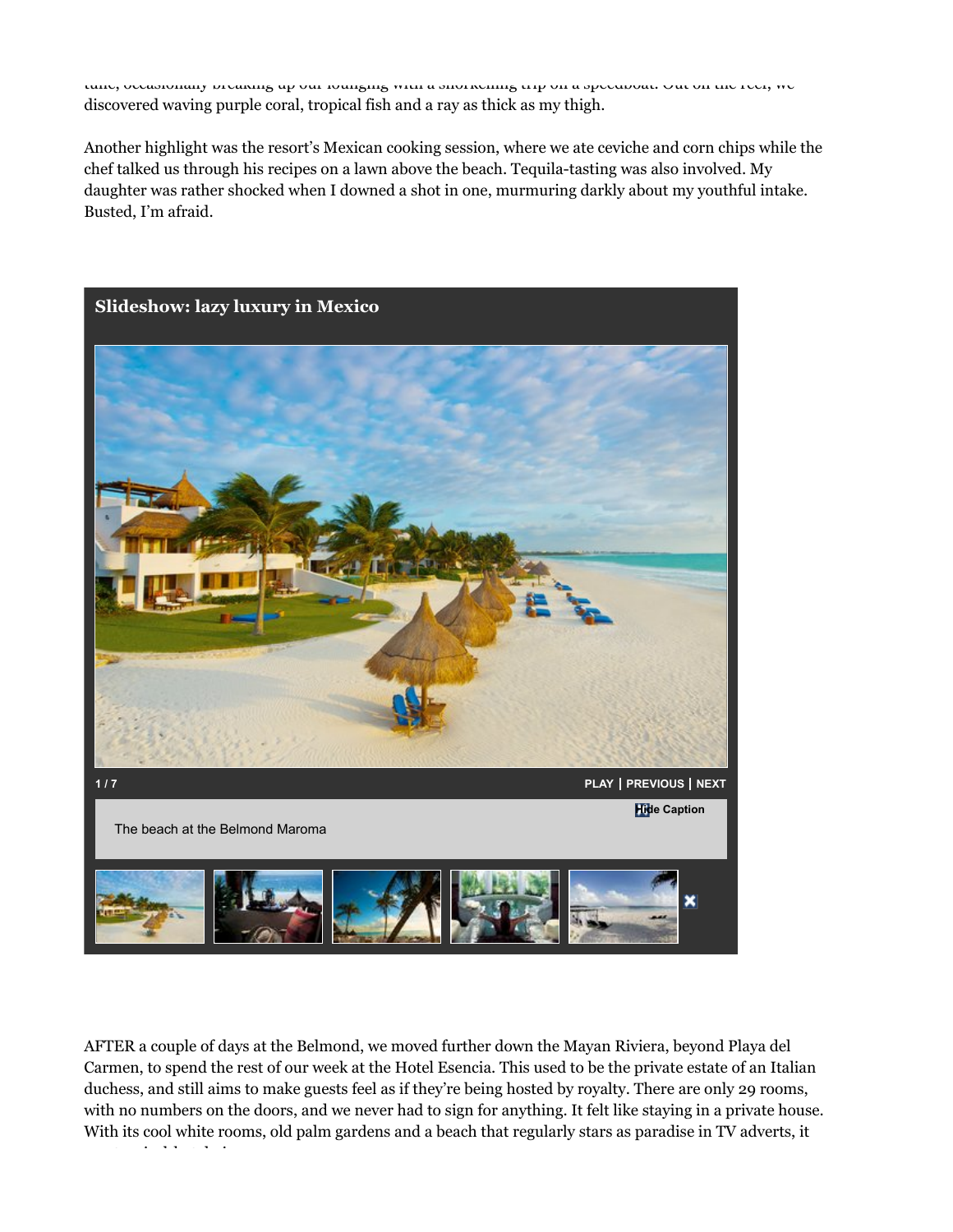was tropical-hotel nirvana.

The Esencia has recently been bought by an American media magnate called Kevin Wendle, who has been conducting a few tweaks. The week we were there, he had a French pastrychef over from Paris, teaching the staff how to make perfect brioche, which was delivered, warm, to our terrace, with hot coffee, at 7am every morning.

Alice and I quickly established a routine: yoga at 8am, then a quick sea dip and breakfast. Then snorkelling, reading, lunch, more swimming, reading, then either a spa treatment or a movie after the 5pm sunset, and dinner at 7pm. At most meals, we played Bananagrams, which passed the time pleasantly until our food arrived. Like most kids, my daughter is an impatient diner, and in a hotel you are sitting in the restaurant, waiting, three times a day, so such an entertainment is a must.

The holiday was a great success. We loved doing yoga together — Alice was far more flexible than me, of course. The spa was also a good place for bonding, a huge thatched rondavel with a steam room at its centre and two Jacuzzis, one hot, one cold, looking out onto the jungle. Alice had her first-ever massage, a chocolate treatment; she reckoned she'd rather have eaten it. With the help of a hot eucalyptus treatment, I cleared deep knots from my shoulders that my masseuse reckoned had been there for decades. We laughed and chatted and steamed and dipped; the spa is so beautiful, it appears in a book on the spas of Mexico — a Pevsner for the massage classes.



Mum and daughter yoga at Hotel Esencia

One day, we awoke to rain and decided to go exploring. A taxi took us to the Mayan ruins at Coba, about two hours away, where we cycled through the jungle and climbed a 138ft pyramid. One of the

great moments of my life was spent high above the rainforest at Tikal, in Guatemala, the oldest and greatest Mayan city. Coba had a similar feel. I felt honoured to introduce my daughter to the joys of Indiana Jonesstyle exploring, and we added to the travelling vibe by nosing round a local village on our return journey, and learning some Mayan (tree, jungle, bird). To add to the adventure, Alice zoomed down a zip wire so long that we couldn't see the end of it across a mighty lake.